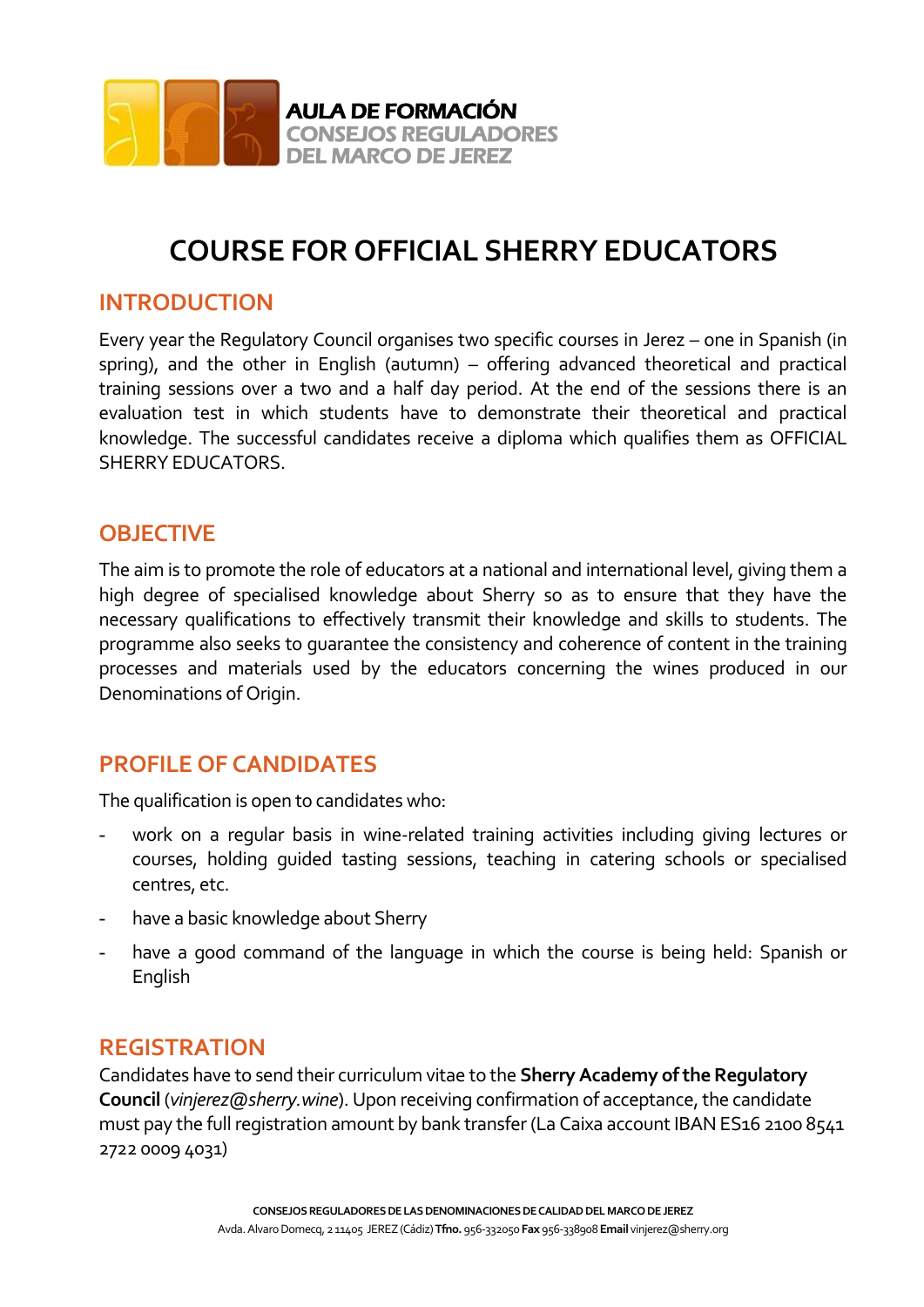within 15 days, to secure the reservation of their place. If payment is not received within the specified period it will be understood that the applicant waves their right of admission to the seminar.

#### **The registration fee is €300.**

## **PROGRAMME OF ACTIVITIES**

The programme of the seminar includes 30 hours of lectures distributed over three days, from Wednesday evening to Friday. The English seminars are held during the second half of October and the Spanish ones in April (the specific dates will be published on the Regulatory Council's Sherry Academy website at least three months in advance). The meeting point on the first day is the Consejo Regulador (Avda. Álvaro Domecq, 2- Jerez de la Frontera) at 19:30 on the first day to begin the theoretical-practical sessions. The course finishes on Friday with the presentation of the certificates and a farewell dinner.



The standard programme of the seminars is as follows: